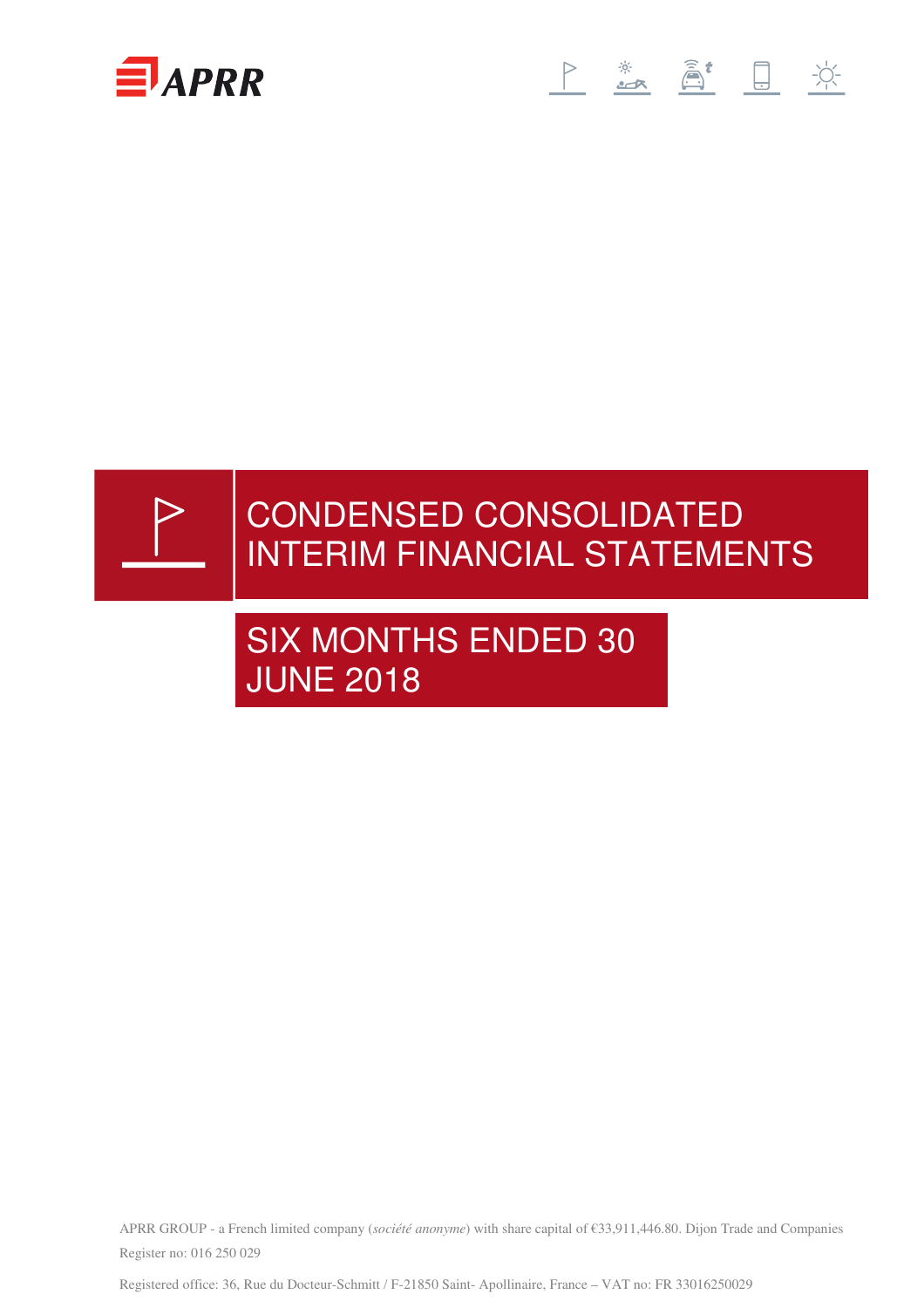## **CONTENTS**

## **FINANCIAL STATEMENTS**

- 1. Condensed consolidated statement of financial position
- 2. Condensed consolidated income statement and statement of comprehensive income
- 3. Condensed consolidated statement of changes in equity
- 4. Condensed consolidated statement of cash flows

## **NOTES TO THE CONSOLIDATED FINANCIAL STATEMENTS**

#### I) Accounting policies

- Note 1.1 Reporting entity
- Note 1.2 Statement of compliance
- Note 1.3 Accounting policies and methods applied in the condensed interim financial statements and applicable standards
- Note 1.4 Consolidation scope
- Note 1.5 Methods used in the preparation of the interim financial statements and the effect of seasonal fluctuations

#### II) Notes to the financial statements

- Note 2.1 Net non-current assets
- Note 2.2 Information about financial assets and liabilities
- Note 2.3 Provisions
- Note 2.4 Investments in associates
- Note 2.5 Off-balance sheet commitments
- Note 2.6 Related parties
- Note 2.7 Significant events during the six-month period
- Note 2.8 Events after the balance sheet date

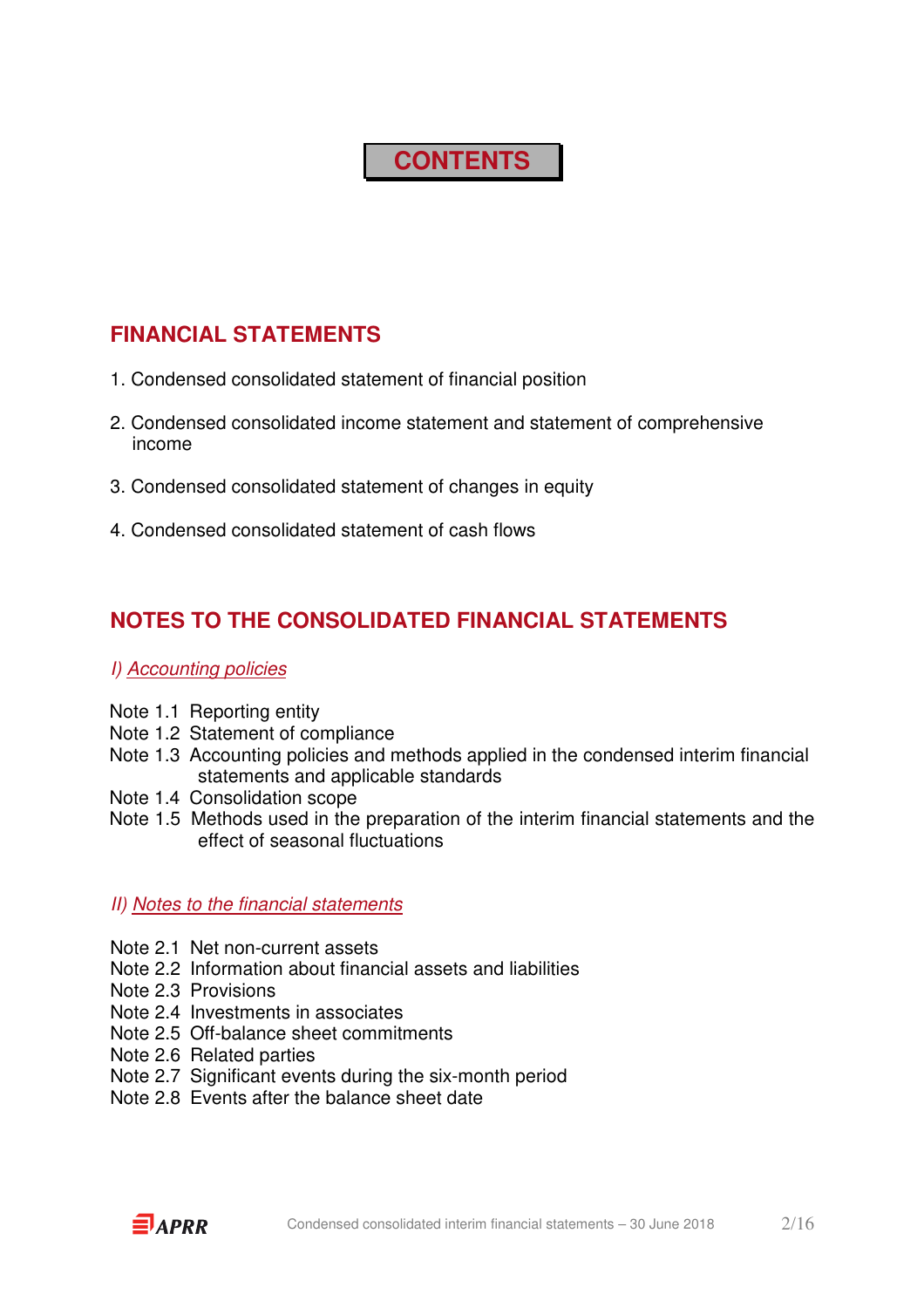## **STATEMENTS OF FINANCIAL POSITION**

## **1. Condensed consolidated statement of financial position**

| $(\epsilon$ millions)                      | 30/06/2018 | 31/12/2017 |
|--------------------------------------------|------------|------------|
| <b>Non-current assets</b>                  |            |            |
| Property, plant and equipment              | 161.2      | 165.8      |
| Intangible assets arising from concessions | 6,513.5    | 6,555.0    |
| Other intangible assets                    | 57.9       | 55.1       |
| Investments in associates                  | 22.2       | 21.2       |
| Other non-current financial assets         | 54.3       | 65.0       |
| Deferred tax assets                        | 0.3        | 0.0        |
| Other non-current assets                   | 0.0        | 7.8        |
| Total non-current assets                   | 6,809.5    | 6,869.9    |
| <b>Current assets</b>                      |            |            |
| Inventories                                | 6.4        | 7.7        |
| Trade and other receivables                | 145.2      | 149.7      |
| Current tax receivables                    | 0.0        | 0.0        |
| Other current assets                       | 226.8      | 215.9      |
| Cash and cash equivalents                  | 943.7      | 1,800.9    |
| Total current assets                       | 1,322.1    | 2,174.1    |
| TOTAL ASSETS                               | 8,131.6    | 9,044.0    |

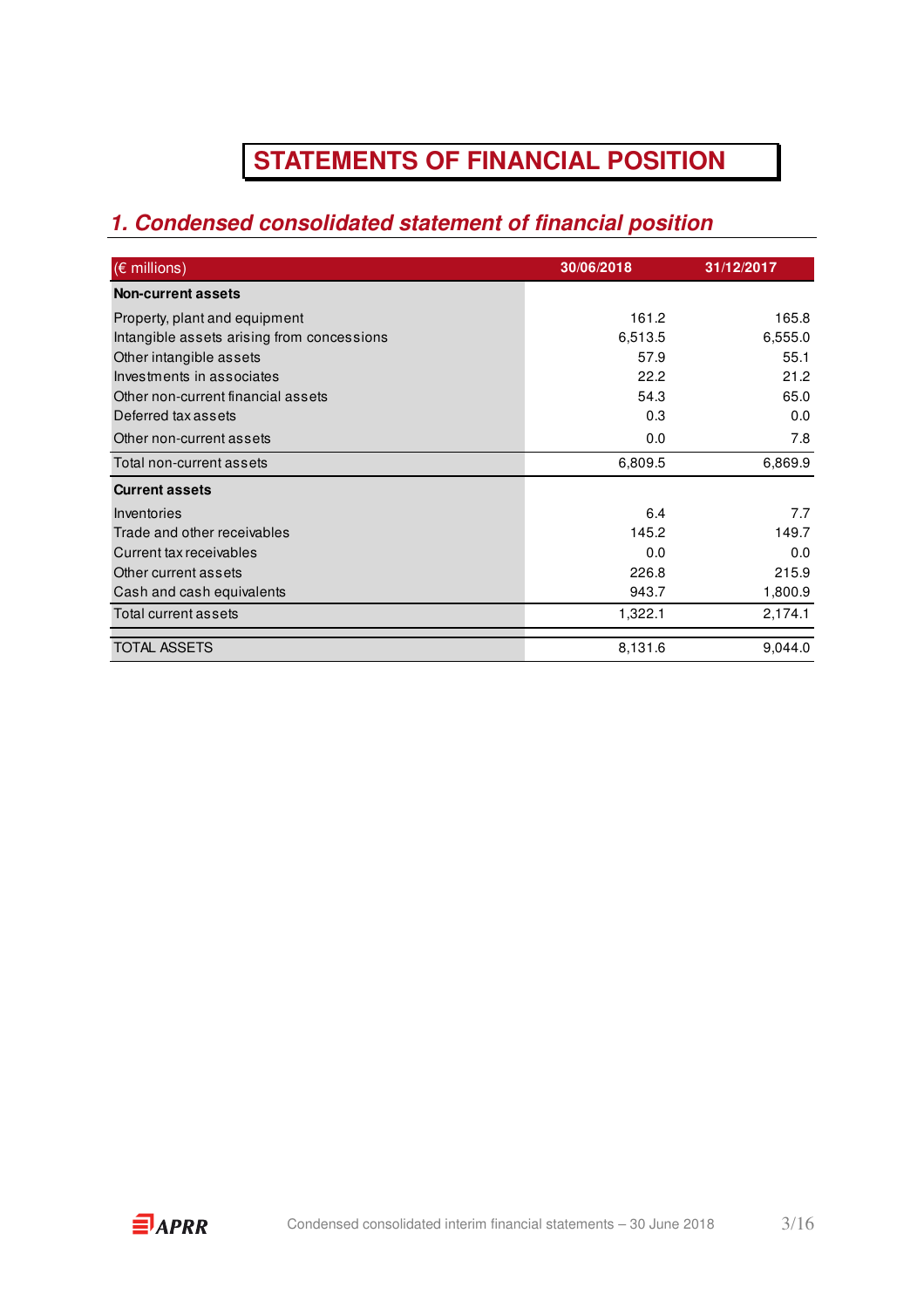| $(E \text{ millions})$                                    | 30/06/2018 | 31/12/2017 |
|-----------------------------------------------------------|------------|------------|
| <b>Capital and reserves</b>                               |            |            |
| Share capital                                             | 33.9       | 33.9       |
| Consolidated reserves                                     | (1, 197.0) | (1,539.4)  |
| Profit (loss) for the period                              | 420.2      | 705.9      |
| Share of equity attributable to the owners of the company | (742.9)    | (799.6)    |
| Non-controlling interests                                 | 0.3        | 0.2        |
| Total equity                                              | (742.7)    | (799.3)    |
| <b>Non-current liabilities</b>                            |            |            |
| Non-current borrowings                                    | 6,354.1    | 7,503.1    |
| Deferred tax assets                                       | 0.0        | 0.0        |
| Non-current provisions                                    | 281.6      | 279.4      |
| Other non-current liabilities                             | 80.7       | 84.2       |
| Total non-current liabilities                             | 6,716.4    | 7,866.6    |
| <b>Current liabilities</b>                                |            |            |
| Trade and other payables                                  | 128.3      | 128.6      |
| Borrowings                                                | 655.1      | 242.2      |
| Non-current borrowings due within one year                | 1,002.0    | 1,211.8    |
| <b>Current tax liability</b>                              | 36.6       | 71.7       |
| <b>Current provisions</b>                                 | 42.1       | 41.7       |
| Other current liabilities                                 | 293.8      | 280.7      |
| <b>Total current liabilities</b>                          | 2,157.8    | 1,976.7    |
| TOTAL SHAREHOLDERS' EQUITY AND LIABILITIES                | 8,131.6    | 9.044.0    |

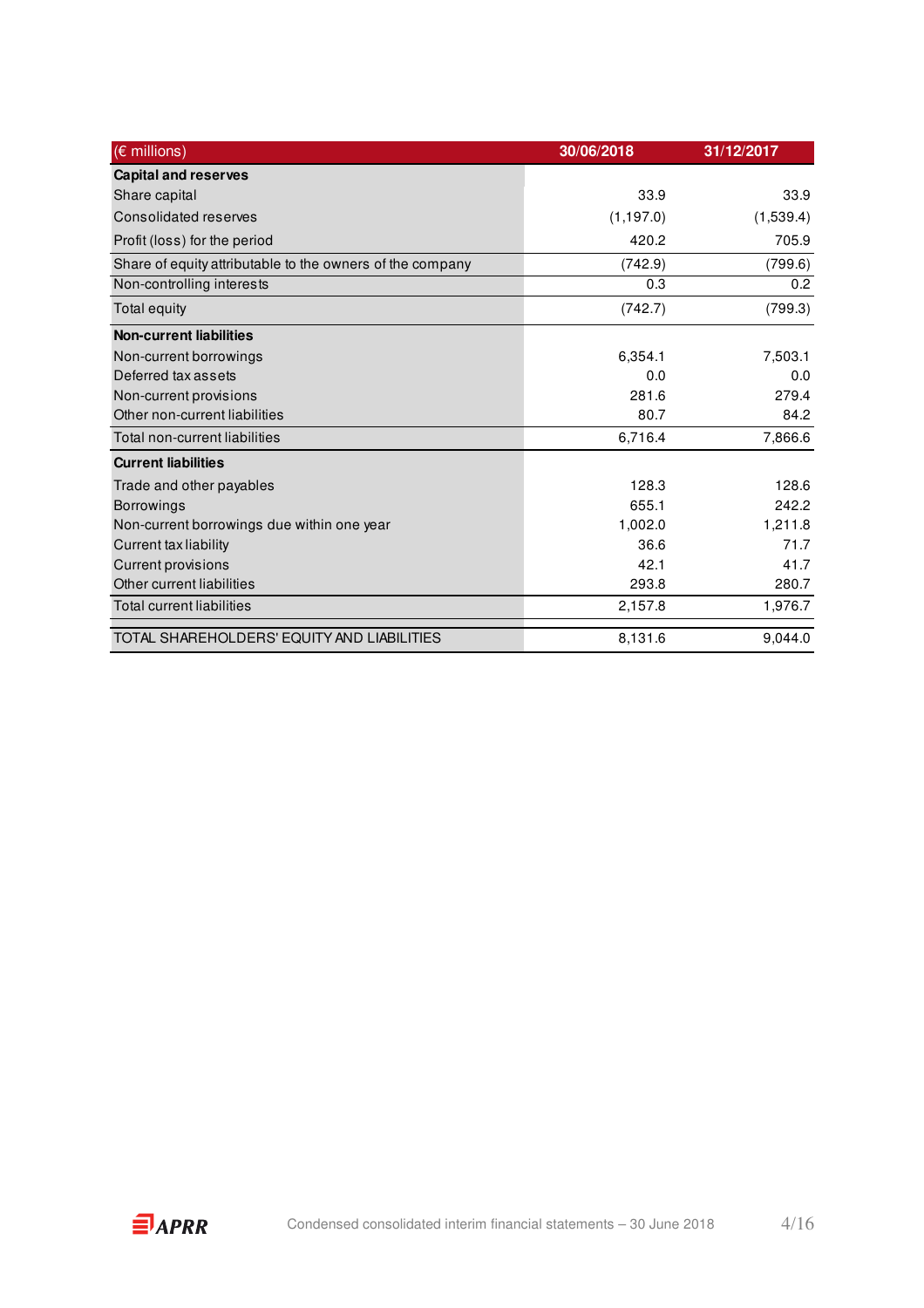## **2. Condensed consolidated income statement and statement of comprehensive income**

| $(E$ millions)                                                            | 1 <sup>st</sup> half 2018 | 1st half 2017 |
|---------------------------------------------------------------------------|---------------------------|---------------|
| Revenue of which:                                                         | 1,368.5                   | 1,283.5       |
| - revenue from the operation of infrastructures                           | 1,234.7                   | 1,156.0       |
| - revenue from the construction of infrastructures held under concessions | 133.8                     | 127.5         |
| Purchases and external charges                                            | (186.8)                   | (177.4)       |
| Employee benefit expenses and headcount                                   | (105.0)                   | (103.6)       |
| Taxes (other than income tax)                                             | (138.7)                   | (131.7)       |
| Depreciation and amortisation expenses                                    | (203.4)                   | (196.6)       |
| Provisions                                                                | (17.7)                    | (12.8)        |
| Other operating income (expenses)                                         | 0.9                       | 1.0           |
| Operating profit on ordinary activities                                   | 717.8                     | 662.4         |
| Other income (expenses) from operations                                   | 0.0                       | 0.0           |
| Operating profit                                                          | 717.8                     | 662.4         |
| Income from cash and cash equivalents                                     | 2.7                       | 6.8           |
| Gross finance costs                                                       | (78.4)                    | (96.6)        |
| Net finance costs                                                         | (75.7)                    | (89.8)        |
| Other financial income (expenses)                                         | (1.0)                     | (0.2)         |
| Share of profit (loss) of associates                                      | 0.3                       | 0.5           |
| Income tax expense                                                        | (221.0)                   | (198.9)       |
| Profit (loss) for the period from continuing operations                   | 420.4                     | 374.0         |
| Profit for the period attributable to:                                    | 420.4                     | 374.0         |
| - Owners of the company                                                   | 420.2                     | 373.8         |
| - Non-controlling interests                                               | 0.2                       | 0.2           |
| Earnings per share attributable to the owners of the company              |                           |               |
| - Basic earnings per share (euros)                                        | 3.72                      | 3.31          |
| - Diluted earnings per share (euros)                                      | 3.72                      | 3.31          |

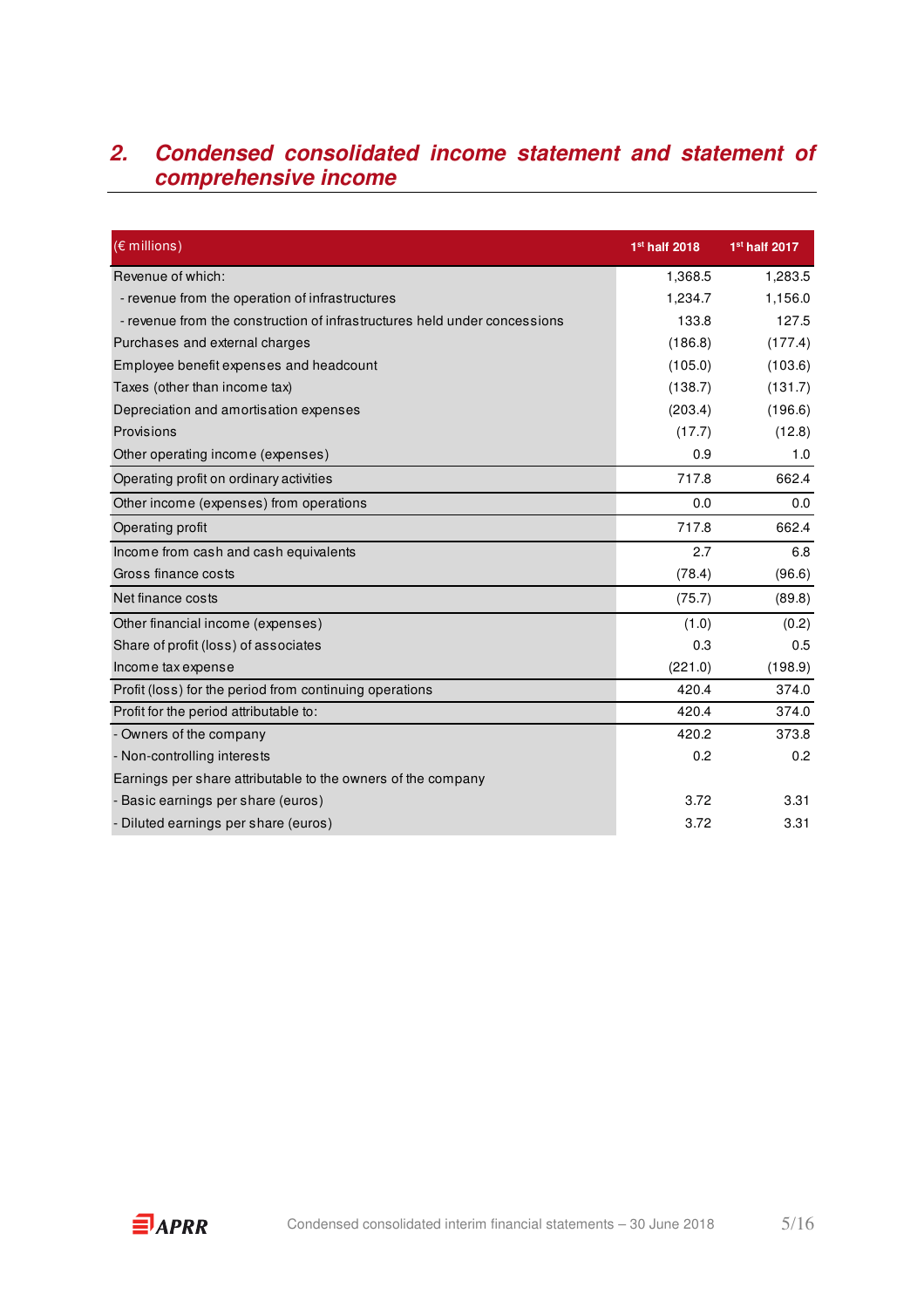| $(\epsilon$ millions)                                                                                  |       | $1st$ half 2018 $1st$ half 2017 |
|--------------------------------------------------------------------------------------------------------|-------|---------------------------------|
| Profit (loss) for the period                                                                           | 420.4 | 374.0                           |
| Items that will not be reclassified subsequently to profit or loss                                     |       |                                 |
| Actuarial gains and losses on staff benefits                                                           | 0.0   | 0.0                             |
| Tax on items that will not be reclassified to profit or loss                                           | 0.0   | 0.0                             |
| Share of gains and losses of associates that will not be reclassified to profit or loss                |       |                                 |
| Items that may be reclassified subsequently to profit or loss                                          |       |                                 |
| <b>Translation differences</b>                                                                         |       |                                 |
| Re-measurement of derivative hedging instruments                                                       |       |                                 |
| Tax on items that are or may be reclassified subsequently to profit or loss                            |       |                                 |
| Share of gains and losses of associates that are or may be reclassified subsequently to profit or loss | 0.7   | 6.8                             |
| Total income and expense recognised directly in equity                                                 | 0.7   | 6.8                             |
| Comprehensive income for the period                                                                    | 421.1 | 380.8                           |
| - Owners of the company                                                                                | 420.9 | 380.6                           |
| - Non-controlling interests                                                                            | 0.2   | 0.2                             |

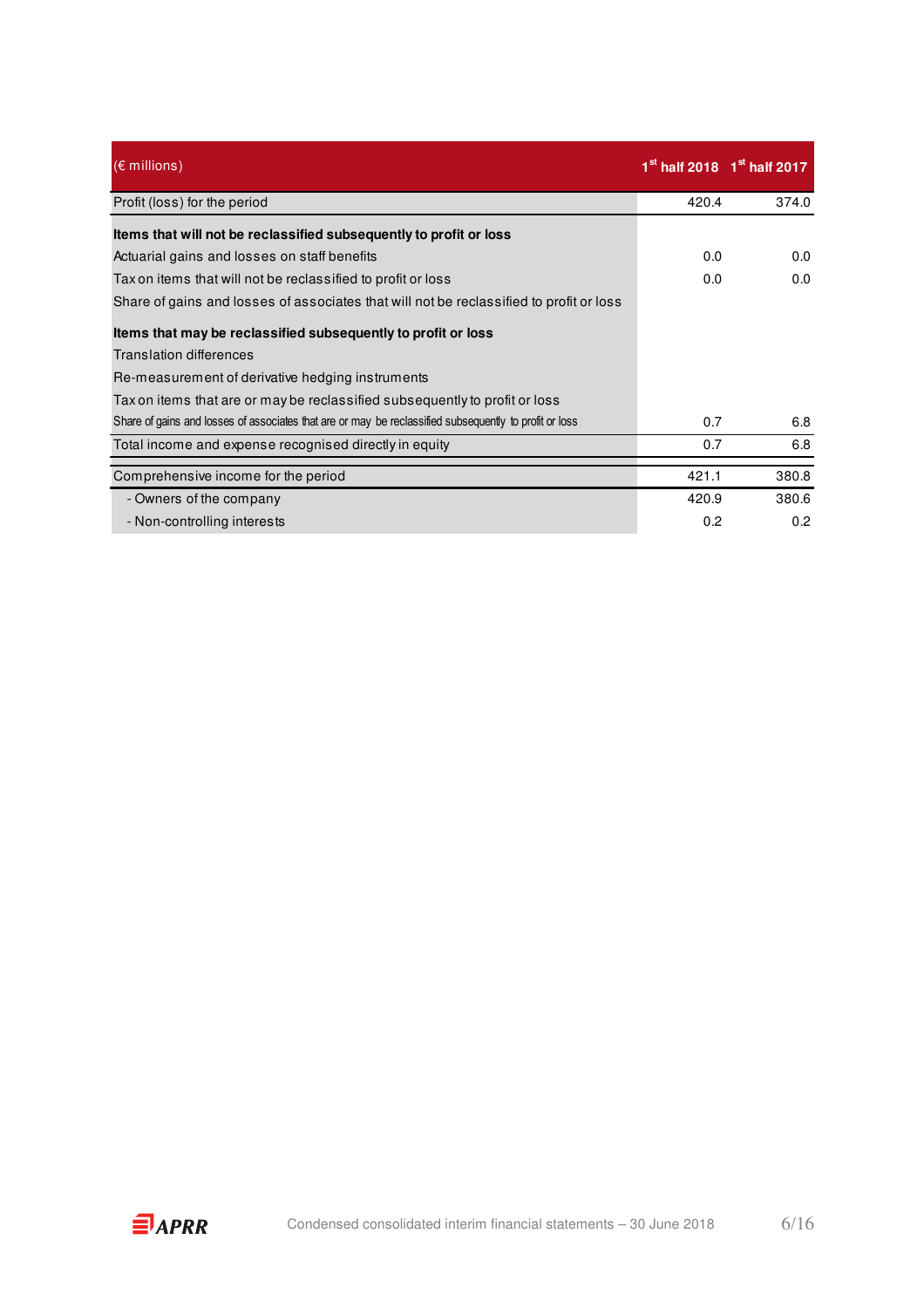## **3. Condensed consolidated statement of changes in equity**

| $(\epsilon$ millions)                                                      | <b>Share</b><br>capital | Share<br>premium | <b>Reserves</b> | Financial<br>instruments | Other | Attributable to<br>the owners of<br>the company | Non-<br>controlling<br>interests | Total<br>equity |
|----------------------------------------------------------------------------|-------------------------|------------------|-----------------|--------------------------|-------|-------------------------------------------------|----------------------------------|-----------------|
|                                                                            |                         |                  |                 |                          |       |                                                 |                                  |                 |
| At 01/01/2018                                                              | 33.9                    | 0.3              | (812.1)         | (13.8)                   | (7.9) | (799.6)                                         | 0.2                              | (799.3)         |
| Share-based payments                                                       |                         |                  | 0.7             |                          |       | 0.7                                             |                                  | 0.7             |
| <b>Dividends</b>                                                           |                         |                  | (365.1)         |                          |       | (365.1)                                         | (0.2)                            | (365.3)         |
| Profit for the year                                                        |                         |                  | 420.2           |                          |       | 420.2                                           | 0.2                              | 420.4           |
| Income and expense<br>recognised directly in equity                        |                         |                  |                 | 0.7                      |       | 0.7                                             |                                  | 0.7             |
| Net profit (loss) and gains<br>and losses recognised<br>directly in equity | 0.0                     | 0.0              | 420.2           | 0.7                      | 0.0   | 420.9                                           | 0.0                              | 421.1           |
| Changes in scope and<br>reclassifications                                  |                         |                  | 0.2             |                          |       | 0.2                                             |                                  | 0.2             |
| At 30/06/2018                                                              | 33.9                    | 0.3              | (756.2)         | (13.1)                   | (7.9) | (742.9)                                         | 0.3                              | (742.7)         |

#### **Condensed statement of changes in equity for the six months ended 30 June 2018**

#### **Condensed statement of changes in equity for the six months ended 30 June 2017**

| $(\epsilon$ millions)                               | Share,<br>capital | Share,<br>premium | <b>Reserves</b> | Financial<br>instruments | Other | Attributable to<br>the owners of<br>the company | Non-<br>controlling<br>interests | Total<br>equity |
|-----------------------------------------------------|-------------------|-------------------|-----------------|--------------------------|-------|-------------------------------------------------|----------------------------------|-----------------|
|                                                     |                   |                   |                 |                          |       |                                                 |                                  |                 |
| At 01/01/2017                                       | 33.9              | 0.3               | (848.1)         | (19.0)                   | (6.7) | (839.5)                                         | 0.1                              | (839.4)         |
| Share-based payments                                |                   |                   | 0.3             |                          |       | 0.3                                             |                                  | 0.3             |
| Dividends                                           |                   |                   | (345.9)         |                          |       | (345.9)                                         | (0.2)                            | (346.1)         |
| Profit for the year                                 |                   |                   | 373.8           |                          |       | 373.8                                           | 0.2                              | 374.0           |
| Income and expense<br>recognised directly in equity |                   |                   |                 | 6.8                      |       | 6.8                                             |                                  | 6.8             |
| Net profit (loss) and gains                         |                   |                   |                 |                          |       |                                                 |                                  |                 |
| and losses recognised<br>directly in equity         | 0.0               | 0.0               | 373.8           | 6.8                      | 0.0   | 380.6                                           | 0.0                              | 380.8           |
| Changes in scope and<br>reclassifications           |                   |                   | 0.3             |                          | (0.2) | 0.1                                             | 0.2                              | 0.3             |
| At 30/06/2017                                       | 33.9              | 0.3               | (819.5)         | (12.2)                   | (6.9) | (804.3)                                         | 0.4                              | (803.9)         |

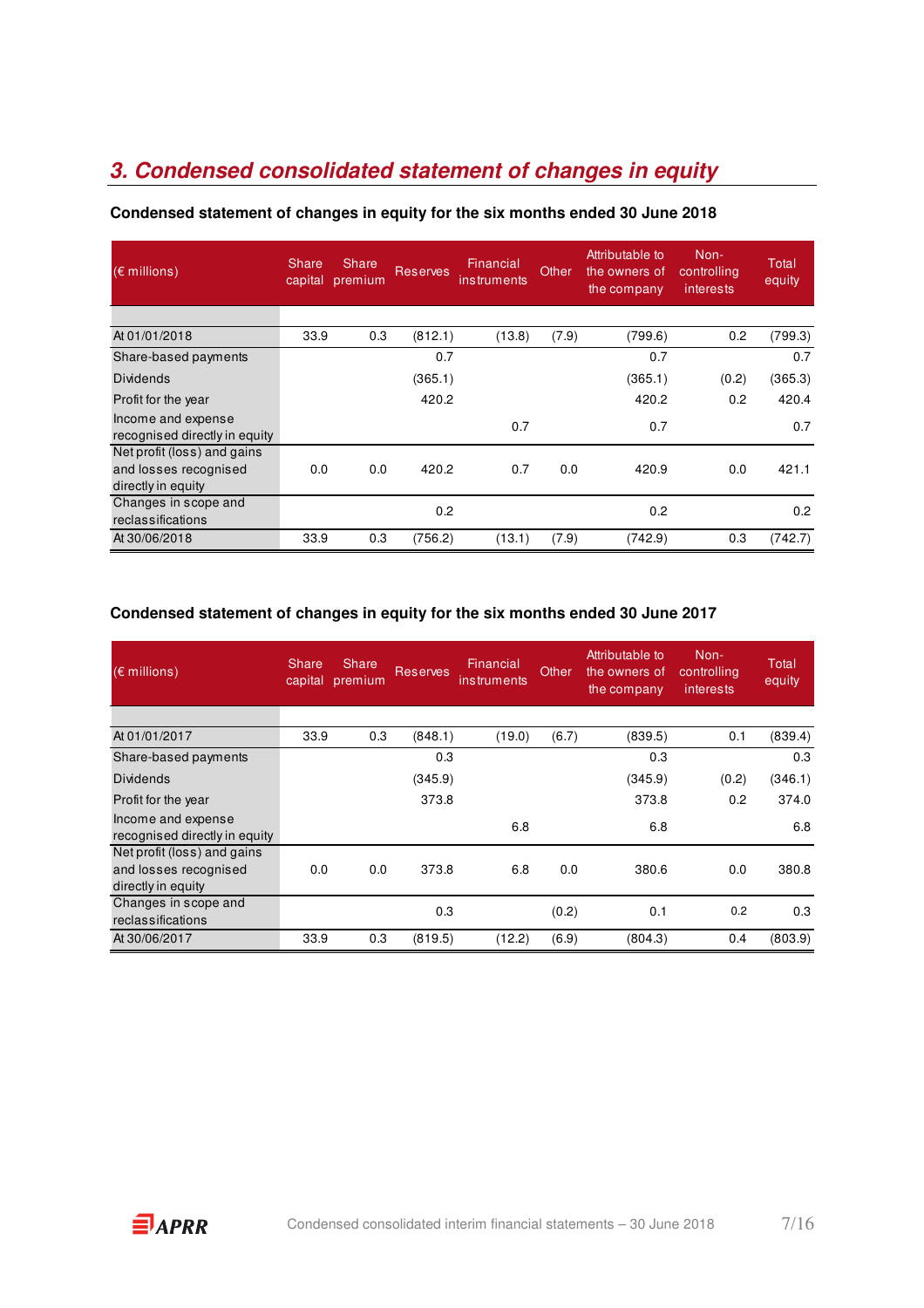|  |  |  | 4. Condensed consolidated statement of cash flows |  |  |  |
|--|--|--|---------------------------------------------------|--|--|--|
|--|--|--|---------------------------------------------------|--|--|--|

| $(E$ millions)                                                  | <b>1st half 2018</b> | 1st half 2017 |
|-----------------------------------------------------------------|----------------------|---------------|
| Cash and cash equivalents at 1 January                          | 1,800.9              | 2,092.6       |
| Profit (loss) for the period                                    | 420.4                | 374.0         |
| Net impact of equity-accounted companies                        | (0.3)                | (0.5)         |
| Depreciation and amortisation expenses and provisions           | 204.6                | 201.4         |
| Other adjustments                                               | 5.4                  | 3.5           |
| Gains (losses) on disposals                                     | (0.4)                | (0.7)         |
| Cash generated by operations                                    | 629.7                | 577.7         |
| Net interest expense                                            | 70.3                 | 84.5          |
| Interest paid                                                   | (162.5)              | (219.0)       |
| Income tax expense                                              | 221.0                | 198.9         |
| Income tax paid                                                 | (248.5)              | (220.4)       |
| Movement in working capital related to ordinary activities      | (7.2)                | (6.6)         |
| Net cash from operating activities (I)                          | 502.7                | 415.1         |
| Purchases of non-current assets                                 | (148.4)              | (147.4)       |
| Non-current financial assets                                    | (1.5)                | (10.9)        |
| Total purchases of non-current assets                           | (149.9)              | (158.3)       |
| Proceeds from disposals of non-current assets                   | 10.3                 | 0.9           |
| Net cash used in investing activities (II)                      | (139.6)              | (157.4)       |
| Dividends paid to the shareholders                              | (365.3)              | (346.1)       |
| Repayment of borrowings                                         | (1,360.0)            | (1, 418.2)    |
| New borrowings                                                  | 505.0                | 600.0         |
| Net cash used in financing activities (III)                     | (1,220.3)            | (1, 164.2)    |
| Net increase (decrease) in cash and cash equivalents (I+II+III) | (857.2)              | (906.6)       |
|                                                                 |                      |               |
| Cash and cash equivalents at 30 June                            | 943.7                | 1,186.1       |

Dividends paid in the first half amounted to €365.1 million in total, i.e. €3.23 per share.

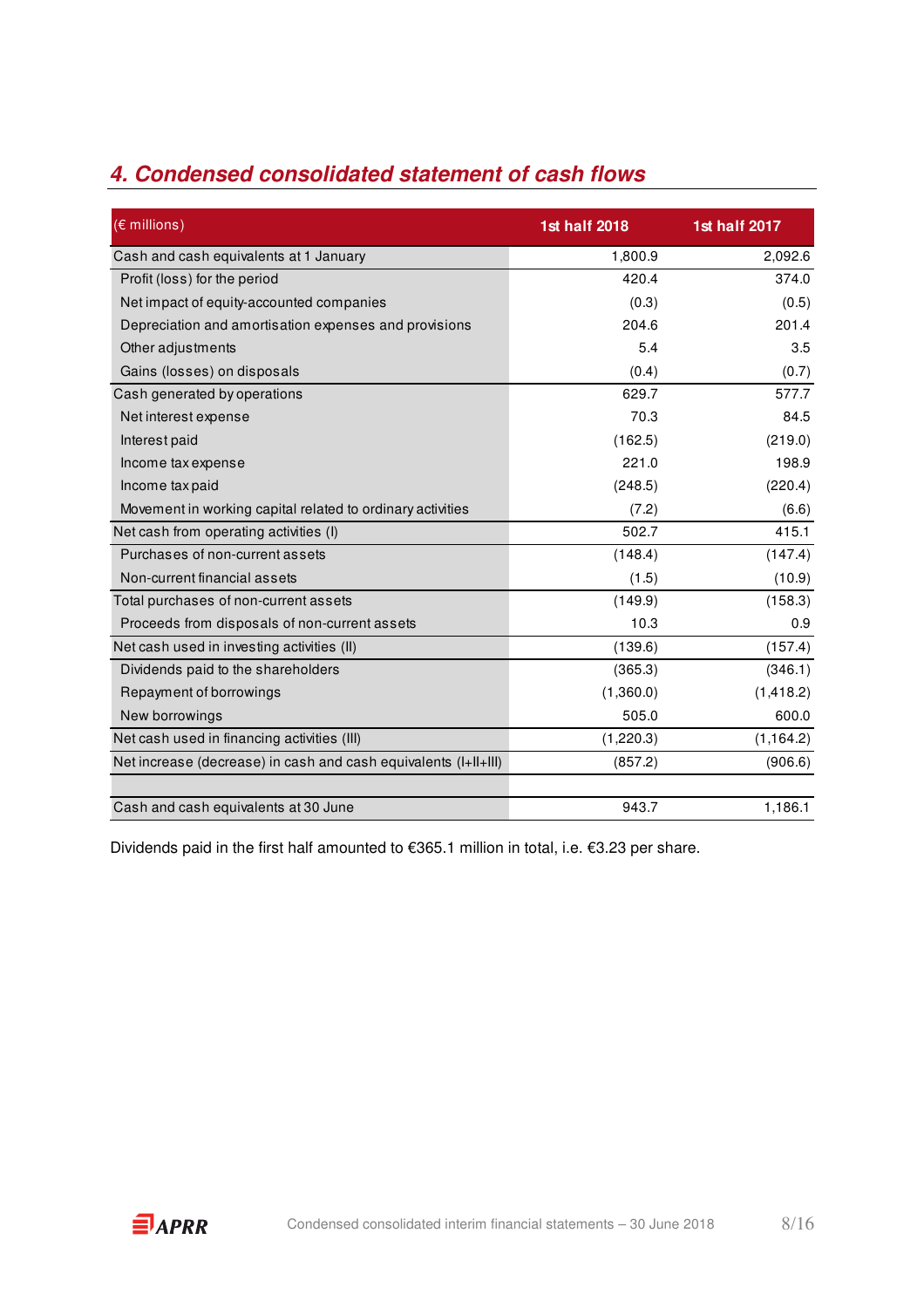## **NOTES TO THE CONDENSED CONSOLIDATED FINANCIAL STATEMENTS**

## **FOR THE SIX MONTHS ENDED 30 June 2018**

### **I – Accounting policies**

#### Note 1.1 – Reporting entity

APRR (the "Company") is domiciled in France. The interim consolidated financial statements for the six months ended 30 June 2018 comprise the financial statements of the Company and its subsidiaries (referred to collectively as the "Group"). The consolidated financial statements of the Group for the year ended 31 December 2017 are available upon request from the Company's registered office at 36 Rue du Docteur Schmitt, 21850 Saint-Apollinaire, France or from its website at www.aprr.com.

#### Note 1.2 – Statement of compliance

The condensed interim consolidated financial statements were prepared in accordance with IAS 34, "Interim Financial Reporting".

The condensed consolidated financial statements were drawn up under the responsibility of the Board of Directors on 28 August 2018.

#### Note 1.3 – Accounting policies and methods applied in the condensed interim financial statements and applicable standards

The condensed interim financial statements for the six months ended 30 June 2018 were prepared in accordance with IAS 34, "Interim Financial Reporting". They do not contain all the information required for complete annual financial statements and must be read in conjunction with the Group's financial statements for the year ended 31 December 2017. The financial statements were prepared applying the same accounting policies and methods as for the consolidated financial statements for the year ended 31 December 2017.

A number of new standards adopted by the European Union became effective for annual periods beginning on or after 1 January 2018. These were applied for the preparation of the present consolidated financial statements:

#### **IFRS 9, "Financial Instruments":**

This standard introduces new provisions for the classification and measurement of financial assets, based on the company's business model and the contractual characteristics of the financial assets. IFRS 9 also changes the rules for impairment of financial assets, imposing a model that takes into account expected credit losses.

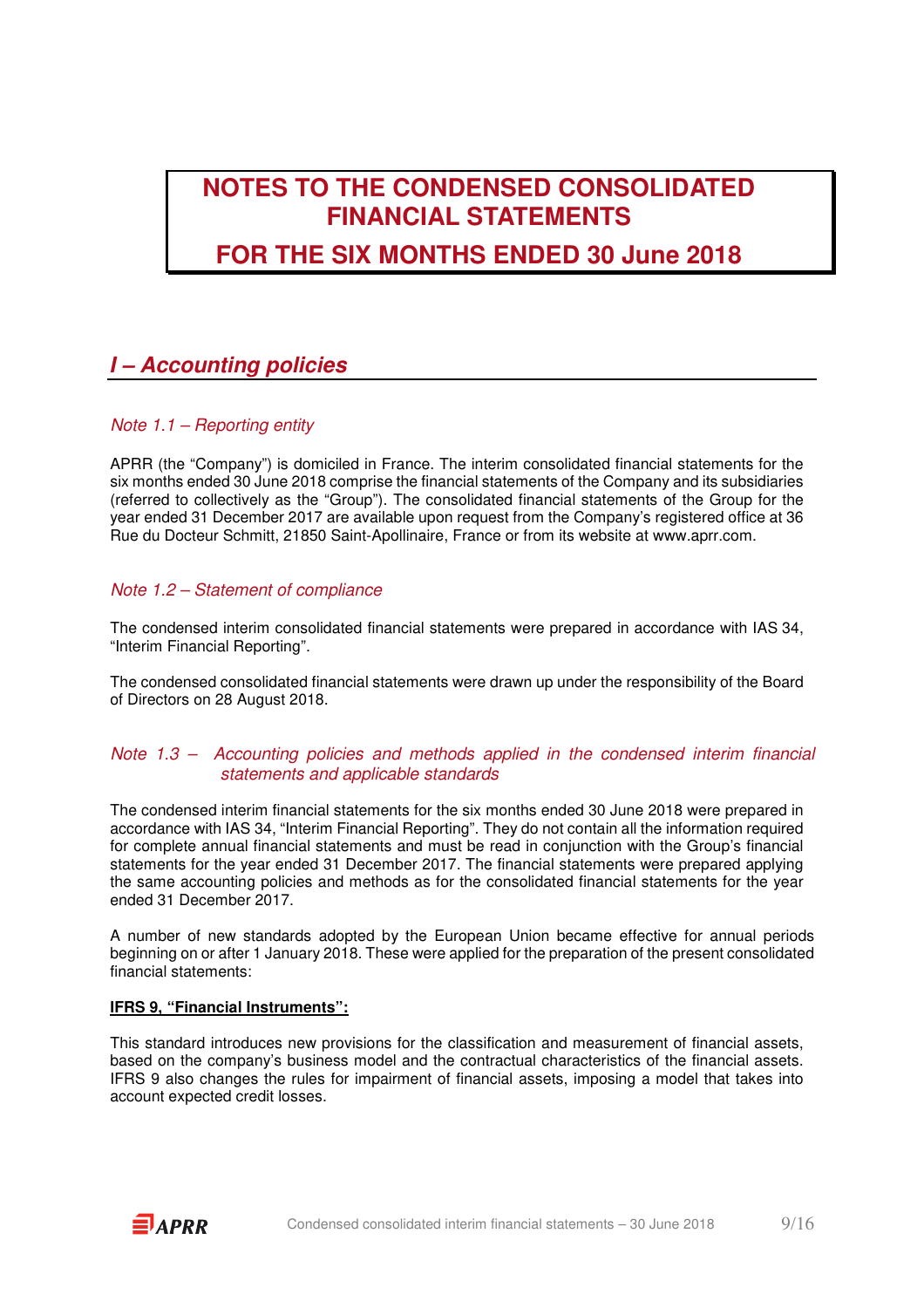With regard to trade receivables, the Group opted for the simplification measure offered by IFRS 9 for non-financing receivables, consisting of considering only a single credit loss risk at maturity, estimated over a period of 12 months. The impact on the interim consolidated financial statements is insignificant, resulting in an additional impairment charge of €0.4 million.

Regarding financial liabilities, the first application of IFRS 9 has no impact for the Group. In fact, the analysis conducted in light of the new provisions of IFRS 9 confirmed the treatment of all refinancing operations prior to 1 January 2018 as extinguishment of liabilities.

The provisions of IFRS 9 for hedge accounting do not call into question the existing, effective hedging relationships.

#### **IFRS 15 "Revenue from Contracts with Customers":**

This standard provides a new framework for the recognition of revenue and corresponding margin, replacing IAS 11 - Construction Contracts and IAS 18 - Revenue.

The Group's revenue recognition model is not brought into question by the new provisions of IFRS 15. No impact on the method of recognising revenue from concession contracts operated by the Group, based on the IFRIC 12 model, has been identified.

#### Note 1.4 – Consolidation scope

APRR Group consists of the parent company (APRR), its wholly owned subsidiary AREA Participation which is fully consolidated, its 99.84%-owned subsidiary AREA, which is fully consolidated, and Adelac, a 49.90%-owned associate of APRR that is accounted for using the equity method. It also includes Axxès, a 34.01%-owned associate of APRR (including 6.42% by AREA) that is accounted for using the equity method.

#### Note 1.5 – Methods used in the preparation of the interim financial statements and the effect of seasonal fluctuations

The features specific to the preparation of the half-year financial statements are as follows.

Revenue corresponds to revenue generated during the first half and expenses are those that have actually been incurred. Statistically, first-half revenue is slightly lower than that in the second half. Revenue generated from the operation of the infrastructures represented 47.7% of full-year revenue in 2017 and 48.0% in 2016.

Depreciation and amortisation, asset impairment and provisions have been determined in accordance with detailed calculations carried out at the balance sheet date, applying the same methods as at the year-end.

In the case of retirement benefits and profit sharing, the amount recognised for the first half of 2018 is 50% of the estimated charge for 2018 as a whole.

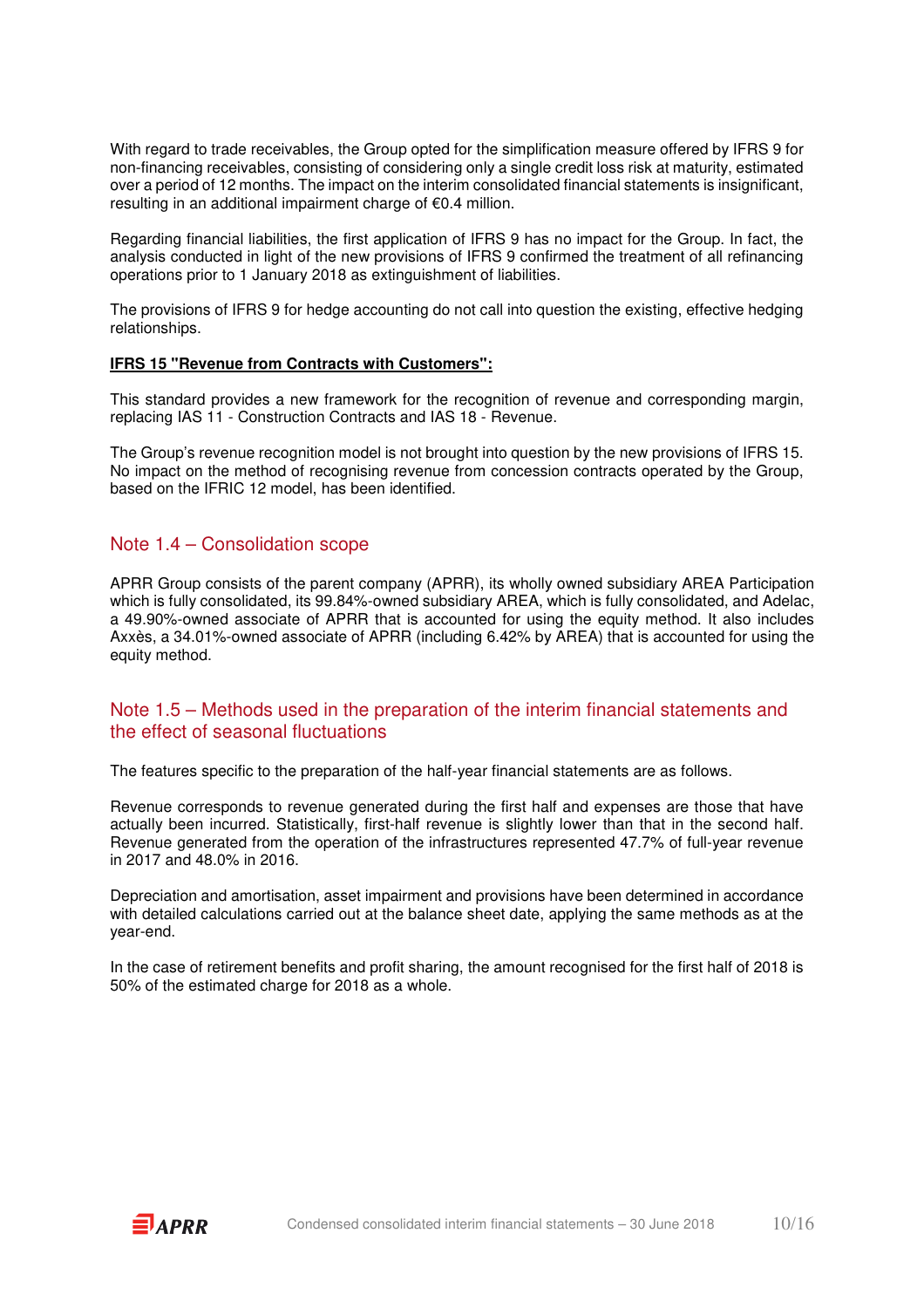## **II – Notes to the financial statements**

#### Note 2.1 – Net non-current assets

Non-current assets decreased by €43 million in the first half of 2018. This breaks down as follows:

- acquisitions net of disposals amounting to €154 million (compared with €146 million in the first half of 2017); and
- depreciation and amortisation charges net of amounts reversed amounting to €197 million (compared with €188 million in the first half of 2017).

Furthermore, from 2018 to 2022, the Group is committed to undertaking work to build and widen motorways and to create new exchanges that are expected to cost €738 million in total.

#### Note 2.2 – Information about financial assets and liabilities

| <b>At 30 June 2018</b>                         | <b>Carrying</b><br>value | <b>Capital and</b><br>interest<br>movements | Less<br>than 1<br>year  | $1$ to $2$<br>years | $2$ to $3$<br>vears | $3$ to 4<br>years | $4$ to 5<br>vears | After 5<br>years |
|------------------------------------------------|--------------------------|---------------------------------------------|-------------------------|---------------------|---------------------|-------------------|-------------------|------------------|
| Cash and cash equivalents                      |                          |                                             |                         |                     |                     |                   |                   |                  |
| Marketable securities                          | 308.7                    |                                             |                         |                     |                     |                   |                   |                  |
| Cash at bank and in hand                       | 635.0                    |                                             |                         |                     |                     |                   |                   |                  |
| Sub-total                                      | 943.7                    |                                             |                         |                     |                     |                   |                   |                  |
|                                                |                          |                                             |                         |                     |                     |                   |                   |                  |
| Financial liabilities: current and non-current |                          |                                             |                         |                     |                     |                   |                   |                  |
| Long-term borrow ings                          | 6,345.3                  | 6,398.8                                     |                         | $0.0$ 1,005.1       | 758.9               | 294.9             |                   | 110.0 4,230.0    |
| Derivative instruments - liabilities           | 8.8                      |                                             |                         |                     |                     |                   |                   |                  |
| Interest payable in respect of non-            |                          | 779.7                                       | 97.9                    | 97.5                | 82.2                | 70.7              | 64.8              | 366.5            |
| current financial liabilities                  |                          |                                             |                         |                     |                     |                   |                   |                  |
| Non-current borrowings                         | 6,354.1                  | 7,178.5                                     |                         | 97.9 1,102.6        | 841.1               | 365.6             |                   | 174.8 4,596.5    |
|                                                |                          |                                             |                         |                     |                     |                   |                   |                  |
| Long-term borrow ings due within 1 year        | 1,002.0                  |                                             | 1,006.6 1,006.6         |                     |                     |                   |                   |                  |
| Interest payable in respect of non-            |                          | 26.3                                        | 26.3                    |                     |                     |                   |                   |                  |
| current borrowings due within 1 year           |                          |                                             |                         |                     |                     |                   |                   |                  |
| Non-current borrowings due within              | 1,002.0                  |                                             | 1,032.9 1,032.9         | 0.0                 | 0.0                 | 0.0               | 0.0               | 0.0              |
| one year                                       |                          |                                             |                         |                     |                     |                   |                   |                  |
| Current borrowings and other debts             | 655.1                    | 600.0                                       | 600.0                   |                     |                     |                   |                   |                  |
| <b>Total financial liabilities</b>             | 8,011.1                  |                                             | 8,811.4 1,730.8 1,102.6 |                     | 841.1               | 365.6             |                   | 174.8 4,596.5    |
| Net debt                                       | $-7,067.4$               |                                             |                         |                     |                     |                   |                   |                  |

Capital and interest movements exclude loan issuance costs, issuance premiums and other items not involving the movement of funds.

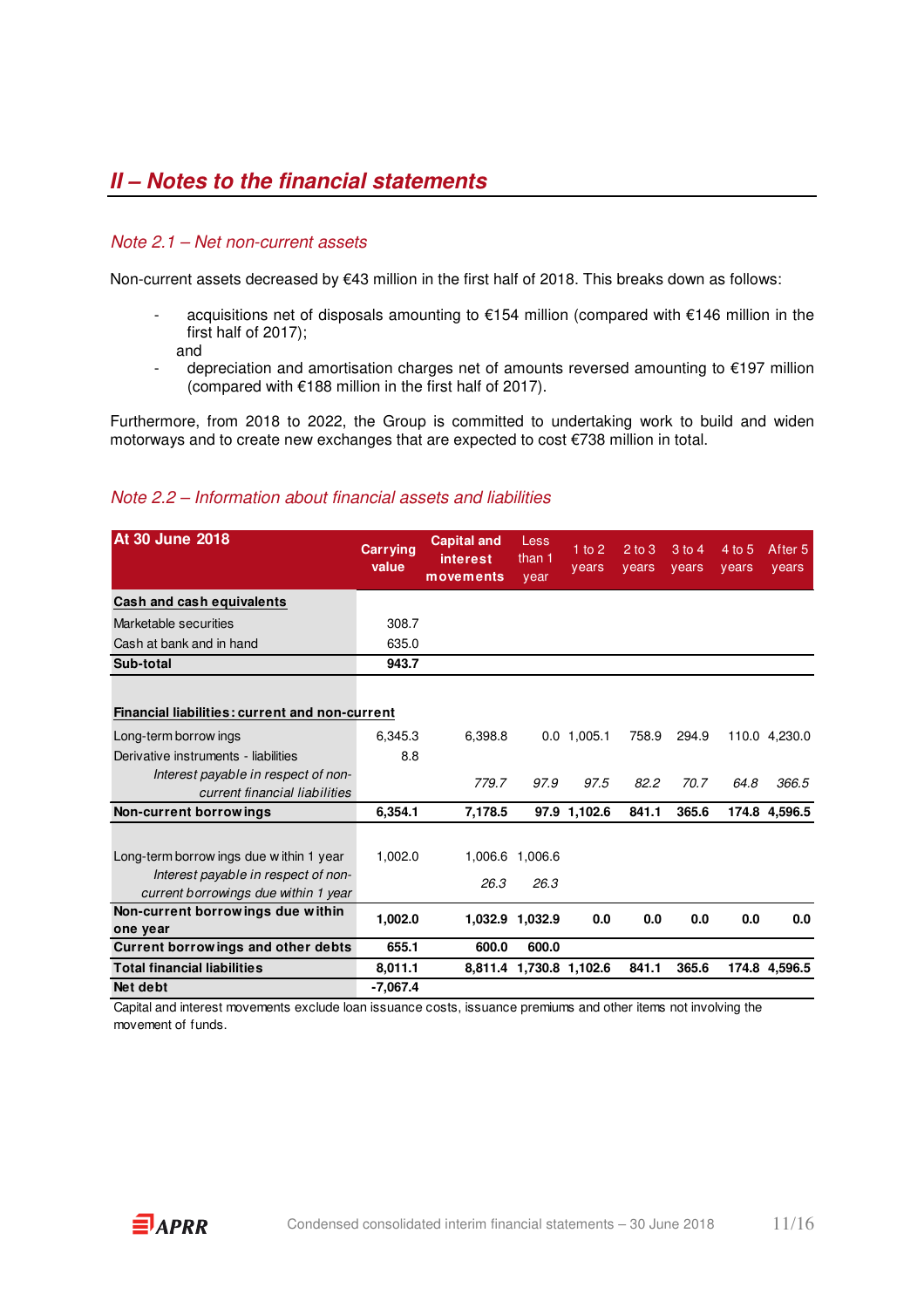| At 31 December 2017                                                                                                    | <b>Carrying</b><br>value | <b>Capital and</b><br>interest<br>movements | Less<br>than 1<br>year          | $1$ to $2$<br>years | $2$ to $3$<br>years   | $3$ to 4<br>years | 4 to 5<br>years | After 5<br>years |
|------------------------------------------------------------------------------------------------------------------------|--------------------------|---------------------------------------------|---------------------------------|---------------------|-----------------------|-------------------|-----------------|------------------|
| Cash and cash equivalents                                                                                              |                          |                                             |                                 |                     |                       |                   |                 |                  |
| Marketable securities                                                                                                  | 626.8                    |                                             |                                 |                     |                       |                   |                 |                  |
| Cash at bank and in hand                                                                                               | 1,174.1                  |                                             |                                 |                     |                       |                   |                 |                  |
| Sub-total                                                                                                              | 1,800.9                  |                                             |                                 |                     |                       |                   |                 |                  |
| <b>Financial liabilities: current and non-current</b>                                                                  |                          |                                             |                                 |                     |                       |                   |                 |                  |
| Long-term borrow ings                                                                                                  | 7.489.6                  | 7.547.3                                     |                                 |                     | 0.0 1,080.2 1,080.2   | 758.3             |                 | 399.8 4,228.8    |
| Derivative instruments - liabilities                                                                                   | 13.5                     |                                             |                                 |                     |                       |                   |                 |                  |
| Interest payable in respect of non-<br>current financial liabilities                                                   |                          | 924.3                                       | 123.4                           | 123.9               | 93.8                  | 82.4              | 70.5            | 430.3            |
| Non-current borrowings                                                                                                 | 7,503.1                  | 8,471.6                                     |                                 |                     | 123.4 1,204.2 1,174.0 | 840.7             |                 | 470.3 4,659.1    |
| Long-term borrow ings due within 1 year<br>Interest payable in respect of non-<br>current borrowings due within 1 year | 1,211.8                  | 57.9                                        | 1,216.6 1,216.6<br>57.9         |                     |                       |                   |                 |                  |
| Non-current borrowings due within<br>one year                                                                          | 1,211.8                  |                                             | 1,274.5 1,274.5                 | 0.0                 | 0.0                   | 0.0               | 0.0             | 0.0              |
| Current borrowings and other debts                                                                                     | 242.2                    | 95.0                                        | 95.0                            |                     |                       |                   |                 |                  |
| <b>Total financial liabilities</b>                                                                                     | 8,957.1                  |                                             | 9,841.1 1,492.9 1,204.2 1,174.0 |                     |                       | 840.7             |                 | 470.3 4.659.1    |
| Net debt                                                                                                               | $-7,156.2$               |                                             |                                 |                     |                       |                   |                 |                  |

Capital and interest movements exclude loan issuance costs, issuance premiums and other items not involving the movement of funds.

Capital and interest movements in the table above concern the debt as reported on the balance sheet at 30 June 2018 and 31 December 2017. They do not reflect any early repayments or new loans that may occur in the future.

Interest movements include movements relating to derivative instruments reported as assets and liabilities (i.e. interest rate swaps). They were not discounted to their present value.

Interest movements for variable rate loans are based on interest rates in force on 30 June 2018 and 31 December 2017. Movements for fixed rate loans with an indexed nominal are based on projected annual inflation of 1.50%.

Movements in respect of current borrowings and other debts concern mainly accrued interest payable, which is included in the above interest movement. At 30 June 2018, the balance of €600 million corresponds to outstanding commercial paper issued.

No drawdowns or repayments were made on the €1,800 million revolving credit facility during the first half of 2018.

The CNA loans repaid during the first half of 2018 totalled €710 million compared with €387 million in the first half of 2017.

Euro Medium Term Note (EMTN) programme bond issues repaid during the first half of 2018 totalled €500 million compared with €1,000 million in the first half of 2017.

Two loans from the EIB, totalling  $\epsilon$ 150 million, were also repaid during this half year.

No new bond issues were carried out during the first half of 2018.

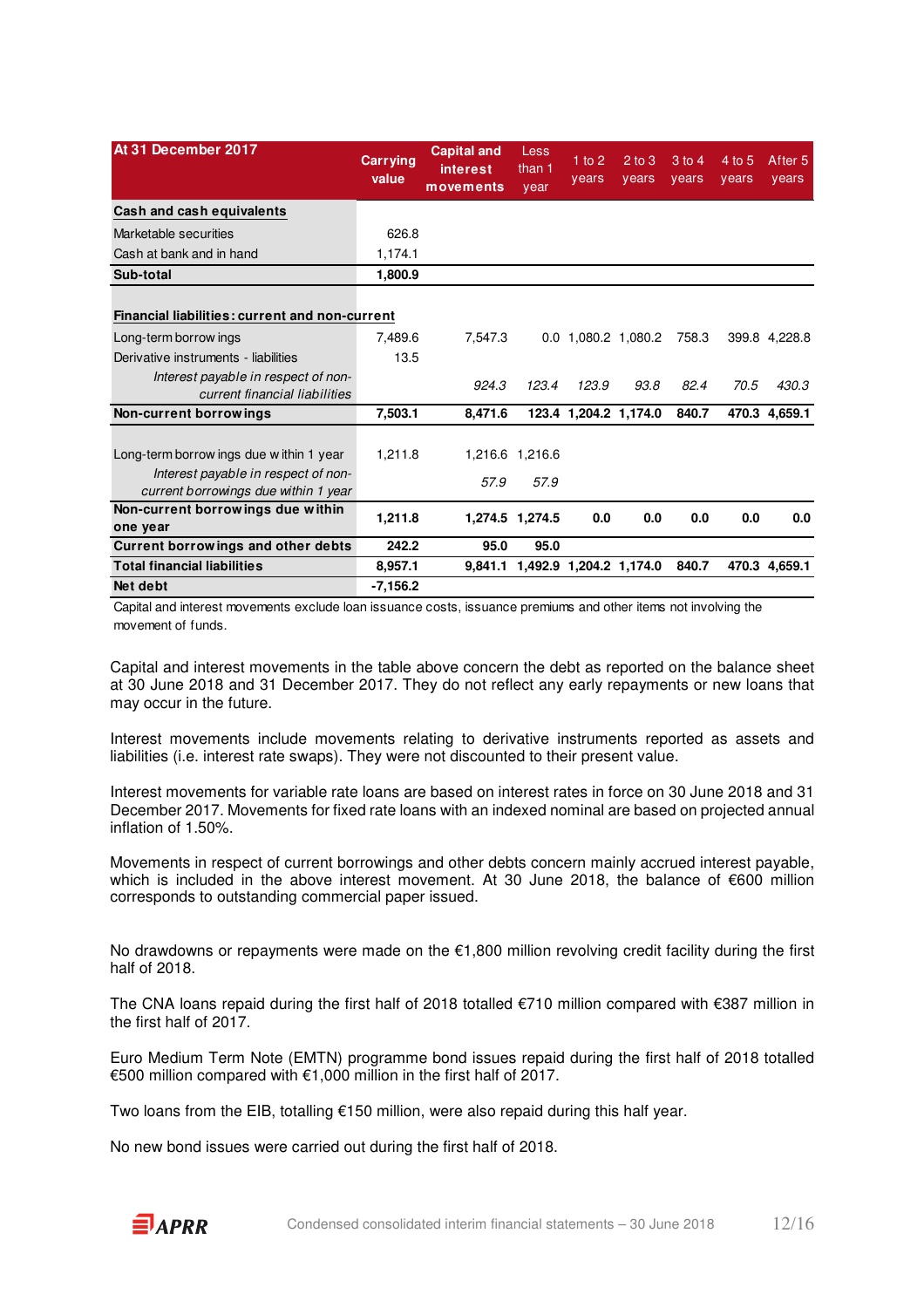Under these conditions, the amount remaining available under the EMTN programme came to €2.05 billion at 30 June 2018 taking into account notes issued since the programme's inception.

The outstanding commercial paper programme totalled €600 million at 30 June 2018, compared with €95 million at 31 December 2017.

| (€ millions)                                        | <b>Carrying</b><br>value<br>30/06/2018 | <b>Fair value</b><br>30/06/2018 | <b>Carrying</b><br>value<br>31/12/2017 | <b>Fair value</b><br>31/12/2017 |
|-----------------------------------------------------|----------------------------------------|---------------------------------|----------------------------------------|---------------------------------|
| <b>Financial assets:</b>                            |                                        |                                 |                                        |                                 |
| Cash and cash equivalents and marketable securities | 943.7                                  | 943.7                           | 1,800.9                                | 1,800.9                         |
| Loans                                               | 6.2                                    | 6.2                             | 6.7                                    | 6.7                             |
| Interest rate swaps                                 | 0.0                                    | 0.0                             | 2.6                                    | 2.6                             |
| Other financial assets                              | 48.1                                   | 48.1                            | 55.7                                   | 55.7                            |
| Trade and other receivables                         | 145.2                                  | 145.2                           | 149.7                                  | 149.7                           |
| Other current assets                                | 226.8                                  | 226.8                           | 215.9                                  | 215.9                           |
| <b>Financial liabilities:</b>                       |                                        |                                 |                                        |                                 |
| Variable rate loans                                 | 1,270.2                                | 1,283.1                         | 1,627.6                                | 1,657.5                         |
| Fixed rate loans with indexed nominal               | 156.0                                  | 173.5                           | 154.2                                  | 173.3                           |
| Fixed rate loans                                    | 5,896.4                                | 6,224.2                         | 6,894.6                                | 7,242.9                         |
| Interest rate swaps                                 | 8.8                                    | 8.8                             | 13.5                                   | 13.5                            |
| Other financial liabilities                         | 679.7                                  | 679.7                           | 267.2                                  | 267.2                           |
| Trade and other payables                            | 128.3                                  | 128.3                           | 128.6                                  | 128.6                           |
| Other non-current liabilities                       | 80.7                                   | 80.7                            | 84.2                                   | 84.2                            |
| Other current liabilities                           | 293.8                                  | 293.8                           | 280.7                                  | 280.7                           |

The fair value of derivative instruments corresponds to the mark-to-market value communicated by the various counterparties.

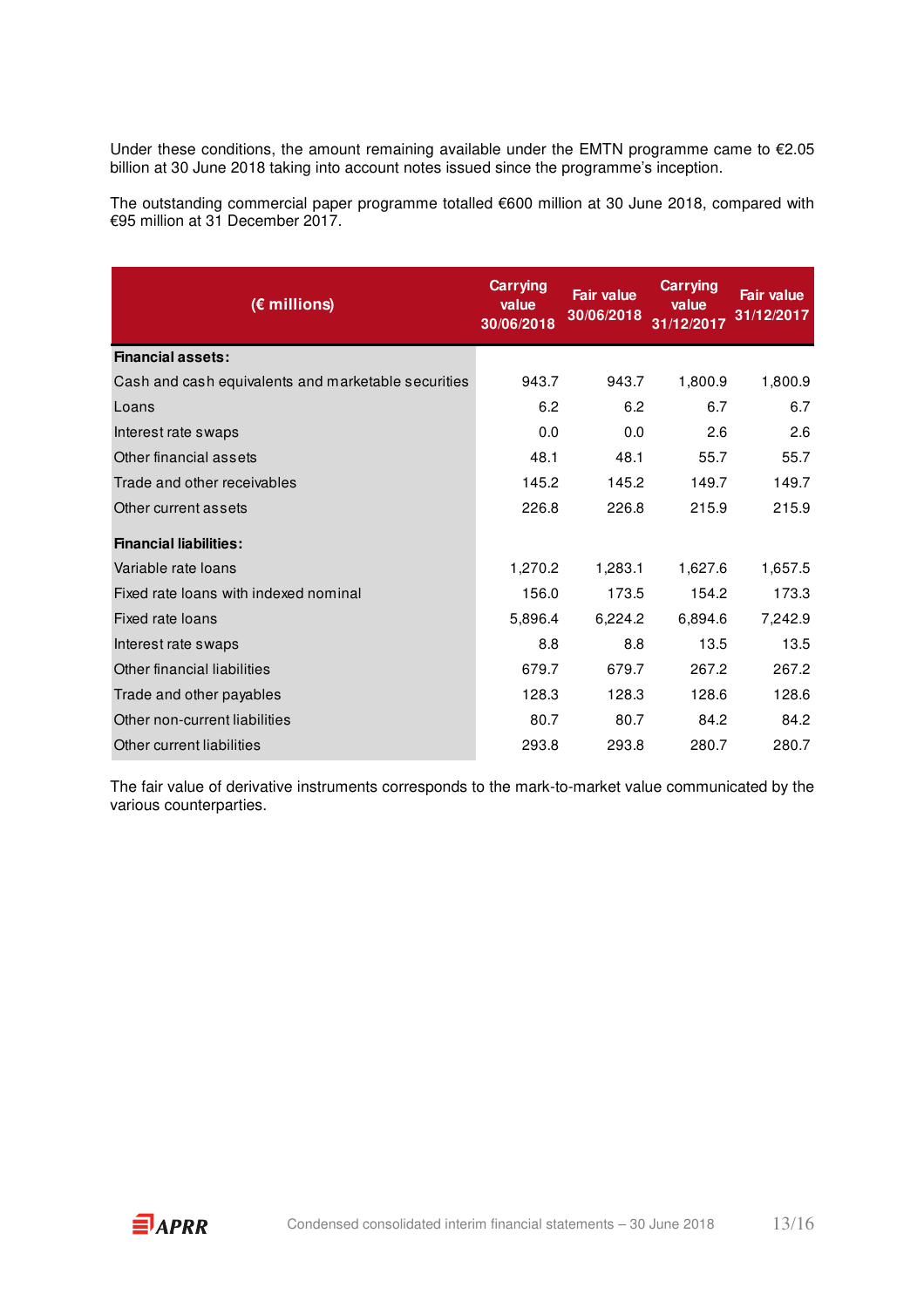|                                                                                                   |          | <b>Six months ended</b><br>30 June 2018 |          |          | <b>Six months ended</b><br>31 December 2017 |          |  |  |
|---------------------------------------------------------------------------------------------------|----------|-----------------------------------------|----------|----------|---------------------------------------------|----------|--|--|
| $(E$ millions)                                                                                    |          | Fair value hierarchy level              |          |          | Fair value hierarchy level                  |          |  |  |
|                                                                                                   | level 1: | level 2:                                | level 3: | level 1: | level 2:                                    | level 3: |  |  |
| Financial assets measured at fair value<br>Cash and cash equivalents and marketable<br>securities | 943.7    |                                         |          | 1,800.9  |                                             |          |  |  |
| Interest rate swaps                                                                               |          | 0.0                                     |          |          | 2.6                                         |          |  |  |
| Unlisted participating interests                                                                  |          |                                         | 2.5      |          |                                             | 2.5      |  |  |
| Total financial assets measured at fair value                                                     | 943.7    | $\blacksquare$                          | 2.5      | 1,800.9  | 2.6                                         | 2.5      |  |  |
| <b>Financial liabilities:</b><br>Fixed-rate loans measured at fair value<br>Notional<br>Revalued  |          | 0.0<br>0.0                              |          |          | 75.0<br>0.4                                 |          |  |  |
| Interest rate swaps                                                                               |          | 8.8                                     |          |          | 13.5                                        |          |  |  |
| Total financial liabilities measured at fair value                                                |          | 8.8                                     |          |          | 88.8                                        |          |  |  |

Level 1: quotation on an active market

Level 2: internal model using observable inputs

Level 3: internal model using unobservable inputs

|                                                                          | <b>Notional amount by</b><br>maturity at 30 June<br>2018 |                   | o/w derivatives<br>qualifying as fair value<br>hedges |                          | o/w derivatives<br>qualifying as<br><b>autonomous</b> |                   |
|--------------------------------------------------------------------------|----------------------------------------------------------|-------------------|-------------------------------------------------------|--------------------------|-------------------------------------------------------|-------------------|
| $(\epsilon$ millions)                                                    | 2020                                                     | <b>Fair value</b> | <b>Notional</b>                                       | <b>Fair value</b>        | <b>Notional</b>                                       | <b>Fair value</b> |
| Interest rate swaps<br>Interest rate swap, pay 4,5%/<br>receive variable | 91,6                                                     | (8, 8)            |                                                       | $\overline{\phantom{a}}$ | 91,6                                                  | (8,8)             |
| <b>Total financial assets</b><br>measured at fair value                  | 91,6                                                     | (8, 8)            | 0,0                                                   | 0,0                      | 91,6                                                  | (8, 8)            |

At 30 June 2018, the APRR Group's derivatives portfolio consisted of a swap paying a fixed rate and receiving a variable rate resulting from the exercise of a swaption maturing in April 2010, treated as a stand-alone instrument with a nominal value of €91.6 million and a maturity of 2020.

Four other derivative contracts entered into in 2005, with a nominal amount of €208.4 million backed by the CNA 4.50% line maturing on 28 March 2018 (including one swap receiving a fixed rate and paying a variable rate, which was designated as a fair value hedge, and three options entered into partly to mitigate exposure to higher interest rates treated as stand-alone instruments) matured in the first half of 2018.

The Group's currency, interest rate and liquidity risk exposures are substantially the same as detailed in the 2017 annual consolidated financial statements.

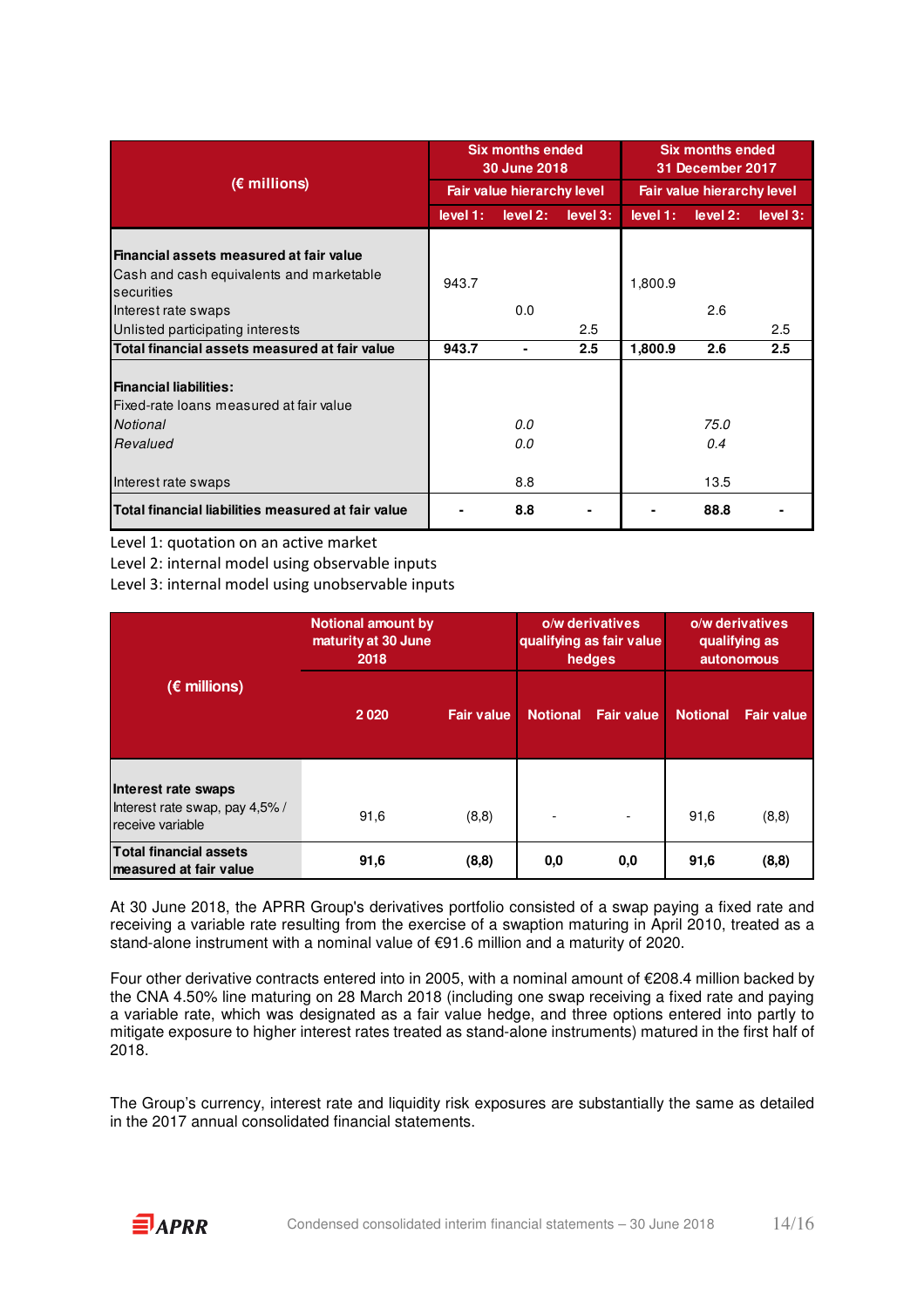#### Note 2.3 – Provisions

|                                                        | 01/01/2018 | Additional<br>provisions<br>in the<br>period | <b>Provisions</b><br>utilised | <b>Provisions</b><br>reversed | Other | 30/06/2018 |
|--------------------------------------------------------|------------|----------------------------------------------|-------------------------------|-------------------------------|-------|------------|
| Provision for retirement indemnities                   | 45.1       | 1.5                                          | (0.8)                         |                               |       | 45.9       |
| Provision for long-service medals                      | 1.1        |                                              |                               |                               |       | 1.1        |
| Provision for maintaining infrastructures in condition | 233.2      | 20.7                                         | (19.0)                        |                               | (0.3) | 234.6      |
| Non-current provisions                                 | 279.4      | 22.3                                         | (19.8)                        | 0.0                           | (0.3) | 281.6      |
| Provision for retirement indemnities                   | 1.4        |                                              |                               |                               | 0.0   | 1.4        |
| Provision for long-service medals                      | 0.2        |                                              |                               |                               |       | 0.2        |
| Provision for maintaining infrastructures in condition | 39.2       |                                              |                               |                               | 0.3   | 39.5       |
| Other provisions for liabilities and charges           | 1.0        | 0.4                                          | (0.3)                         |                               |       | 1.0        |
| <b>Current provisions</b>                              | 41.7       | 0.4                                          | (0.3)                         | 0.0                           | 0.3   | 42.1       |

|                                                        | 01/01/2017 | Additional<br>provisions<br>in the<br>period | <b>Provisions</b><br>utilised | Provisions<br>reversed | Other | 30/06/2017 |
|--------------------------------------------------------|------------|----------------------------------------------|-------------------------------|------------------------|-------|------------|
| Provision for retirement indemnities                   | 45.5       | 1.1                                          | (1.4)                         | 0.0                    | (0.5) | 44.6       |
| Provision for long-service medals                      | 0.8        |                                              |                               |                        |       | 0.8        |
| Provision for maintaining infrastructures in condition | 215.9      | 16.5                                         | (9.7)                         |                        | (0.4) | 222.3      |
| Non-current provisions                                 | 262.2      | 17.6                                         | (11.1)                        | 0.0                    | (0.9) | 267.7      |
| Provision for retirement indemnities                   | 1.0        |                                              |                               |                        | 0.5   | 1.5        |
| Provision for long-service medals                      | 0.2        |                                              |                               |                        |       | 0.2        |
| Provision for maintaining infrastructures in condition | 37.4       |                                              |                               |                        | 0.4   | 37.8       |
| Other provisions for liabilities and charges           | 1.4        | 0.2                                          | (0.3)                         | (0.1)                  |       | 1.1        |
| <b>Current provisions</b>                              | 40.0       | 0.2                                          | (0.3)                         | (0.1)                  | 0.9   | 40.7       |

#### Note 2.4 Investments in associates

Investments in associates consist of the Group's shareholding in Adelac, the concession holder for a 19-kilometre section of the A41 motorway between Villy-le-Pelloux - Saint-Martin-Bellevue and Saint-Julien-en-Genevois, and Axxès, which markets and manages toll subscriptions for heavy goods vehicles.

Key financial data for associates are summarised in the table below: